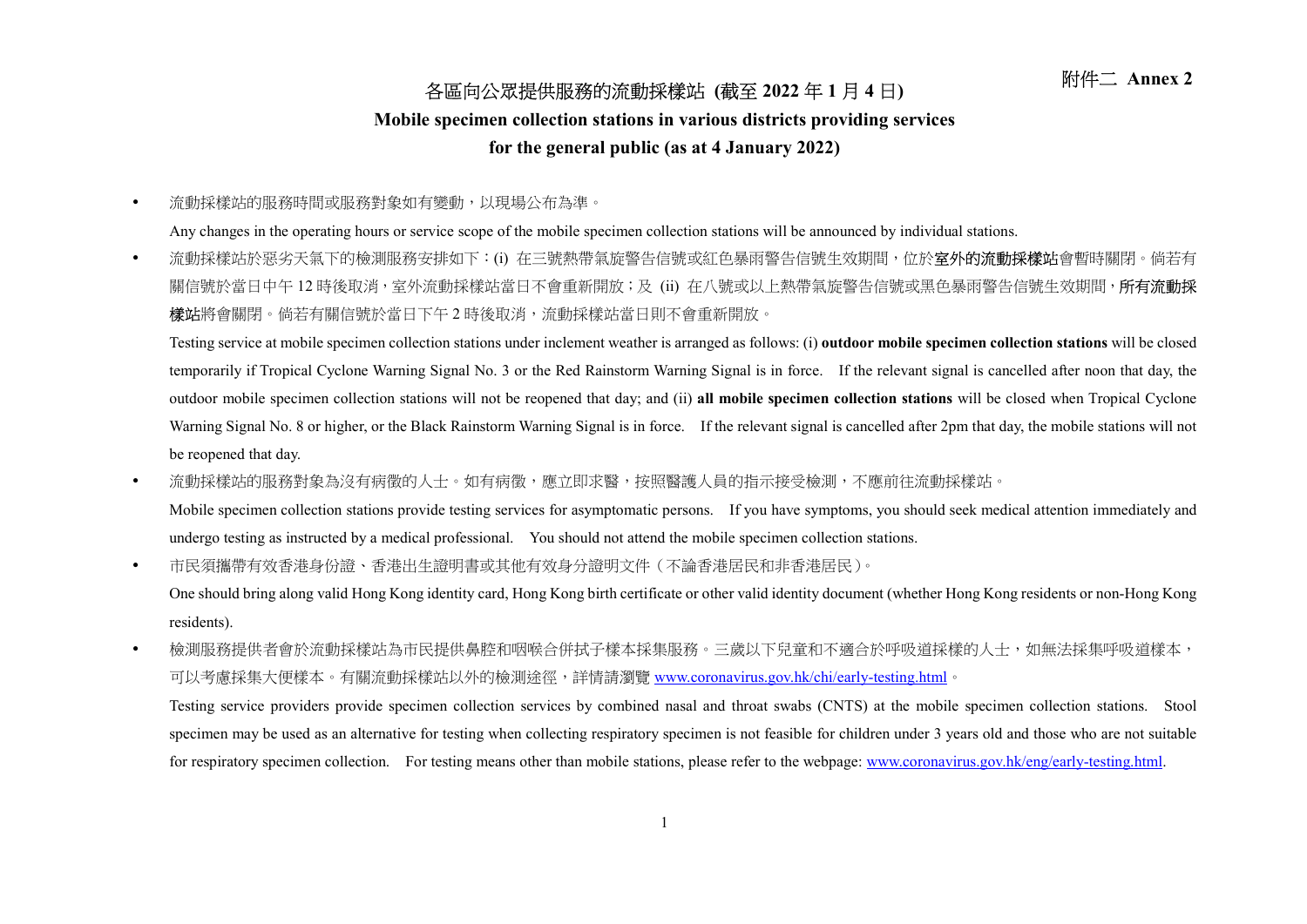| 地區              | 流動採樣站                              | 開放日期                 | 服務時間                   | 服務對象                                   |
|-----------------|------------------------------------|----------------------|------------------------|----------------------------------------|
| <b>District</b> | Mobile specimen collection station | <b>Opening dates</b> | <b>Operating hours</b> | <b>Service scope</b>                   |
|                 | 港島 Hong Kong Island                |                      |                        |                                        |
| 中西區             | 中環愛丁堡廣場                            | 直至1月16日              | 上午10時至晚上8時             | 須接受強制檢測的人士(包括餐飲                        |
| Central &       | Edinburgh Place, Central           | until 16 January     | 10am to 8pm            | 業務員工及第599F 章的表列處所                      |
| Western         |                                    |                      |                        | 員工)及指定員工 Persons subject               |
|                 |                                    |                      |                        | to compulsory testing (including staff |
|                 |                                    |                      |                        | of catering and scheduled premises     |
|                 |                                    |                      |                        | under Cap. 599F) and specified staff   |
|                 | 堅彌地城遊樂場                            | 1月6、11及18日           | 上午10時至晚上8時             | 須接受強制檢測的人士(優先服                         |
|                 | (科士街與士美菲路交界)                       | 6, 11 and 18 January | 10am to 8pm            | 務須接受強制檢測的觀龍樓居民                         |
|                 | Kennedy Town Playground            |                      |                        | 及工作人員) Persons subject to              |
|                 | (Junction of Forbes Street and     |                      |                        | compulsory testing (priority           |
|                 | Smithfield)                        |                      |                        | accorded to serve residents and        |
|                 |                                    |                      |                        | workers of Kwun Lung Lau subject       |
|                 |                                    |                      |                        | to compulsory testing)                 |
| 南區              | 大潭水塘道 88號陽明山莊 18座                  | 1月4日                 | 上午8時至晚上8時              | 須接受強制檢測的陽明山莊居民及                        |
| Southern        | 外 Outside Tower 18, Hong Kong      | 4 January            | 8am to 8pm             | 工作人員 Residents and workers of          |
|                 | Parkview, 88 Tai Tam Reservoir     |                      |                        | Hong Kong Parkview subject to          |
|                 | Road                               |                      |                        | compulsory testing                     |
| 東區              | 鰂魚涌基利路1號                           | 直至1月12日              | 上午8時至晚上8時              | 須接受強制檢測的人士(包括須接                        |
| Eastern         | 鰂魚涌社區會堂停車場 ◆                       | until 12 January     | (1月5及12日延長至            | 受強制檢測的康怡花園居民及工作                        |
|                 | Carpark of Quarry Bay Community    |                      | 晚上 8時 45分)             | 人員) Persons subject to                 |
|                 | Hall, 1 Greig Road, Quarry Bay ◆   |                      | 8am to 8pm             | compulsory testing (including          |
|                 |                                    |                      | (extended to 8:45pm on | residents and workers of Kornhill      |
|                 |                                    |                      | 5 and 12 January)      | subject to compulsory testing)         |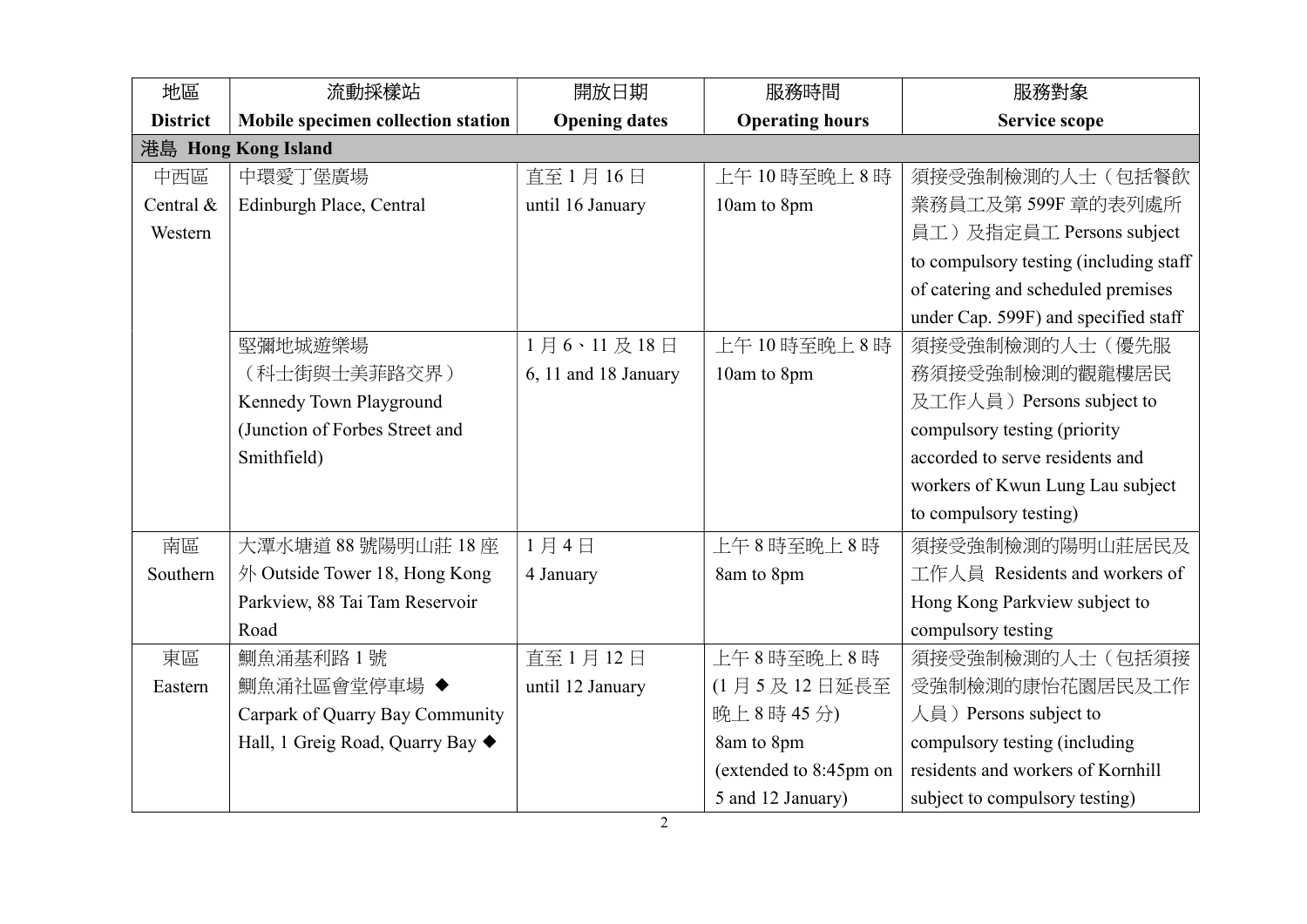| 九龍 Kowloon |                                 |                      |             |                                        |  |  |
|------------|---------------------------------|----------------------|-------------|----------------------------------------|--|--|
| 黃大仙        | 黃大仙廣場                           | 直至1月16日              | 上午10時至晚上8時  | 須接受強制檢測的人士(包括餐飲                        |  |  |
| Wong Tai   | Wong Tai Sin Square             | until 16 January     | 10am to 8pm | 業務員工及第599F 章的表列處所                      |  |  |
| Sin        |                                 |                      |             | 員工)及指定員工 Persons subject               |  |  |
|            |                                 |                      |             | to compulsory testing (including staff |  |  |
|            |                                 |                      |             | of catering and scheduled premises     |  |  |
|            |                                 |                      |             | under Cap. 599F) and specified staff   |  |  |
|            |                                 |                      |             |                                        |  |  |
| 深水埗        | 長沙灣麗閣邨                          | 直至1月16日              | 上午10時至晚上8時  | 須接受強制檢測的人士(包括餐飲                        |  |  |
| Sham       | 麗閣社區會堂 ◆                        | until 16 January     | 10am to 8pm | 業務員工及第599F 章的表列處所                      |  |  |
| Shui Po    | Lai Kok Community Hall, Lai Kok |                      |             | 員工)及指定員工 Persons subject               |  |  |
|            | Estate, Cheung Sha Wan ◆        |                      |             | to compulsory testing (including staff |  |  |
|            |                                 |                      |             | of catering and scheduled premises     |  |  |
|            |                                 |                      |             | under Cap. 599F) and specified staff   |  |  |
|            |                                 |                      |             |                                        |  |  |
|            | 九龍塘又一城 P3 層扶手梯大堂◆               | 1月8及15日              | 上午10時至晚上8時  | 須接受強制檢測的又一城員工及                         |  |  |
|            | Escalator Lobby, Level P3,      | 8 and 15 January     | 10am to 8pm | 訪客 Staff and visitors of Festival      |  |  |
|            | Festival Walk, Kowloon Tong ◆   |                      |             | Walk subject to compulsory testing     |  |  |
|            |                                 |                      |             |                                        |  |  |
|            | 石硤尾澤安邨榮澤樓對出空地                   | 1月6、11及18日           | 上午10時至晚上8時  | 須接受強制檢測的榮澤樓居民及工                        |  |  |
|            | Open area outside Wing Chak     | 6, 11 and 18 January | 10am to 8pm | 作人員 Residents and workers of           |  |  |
|            | House, Chak On Estate, Shek Kip |                      |             | Wing Chak House subject to             |  |  |
|            | Mei                             |                      |             | compulsory testing                     |  |  |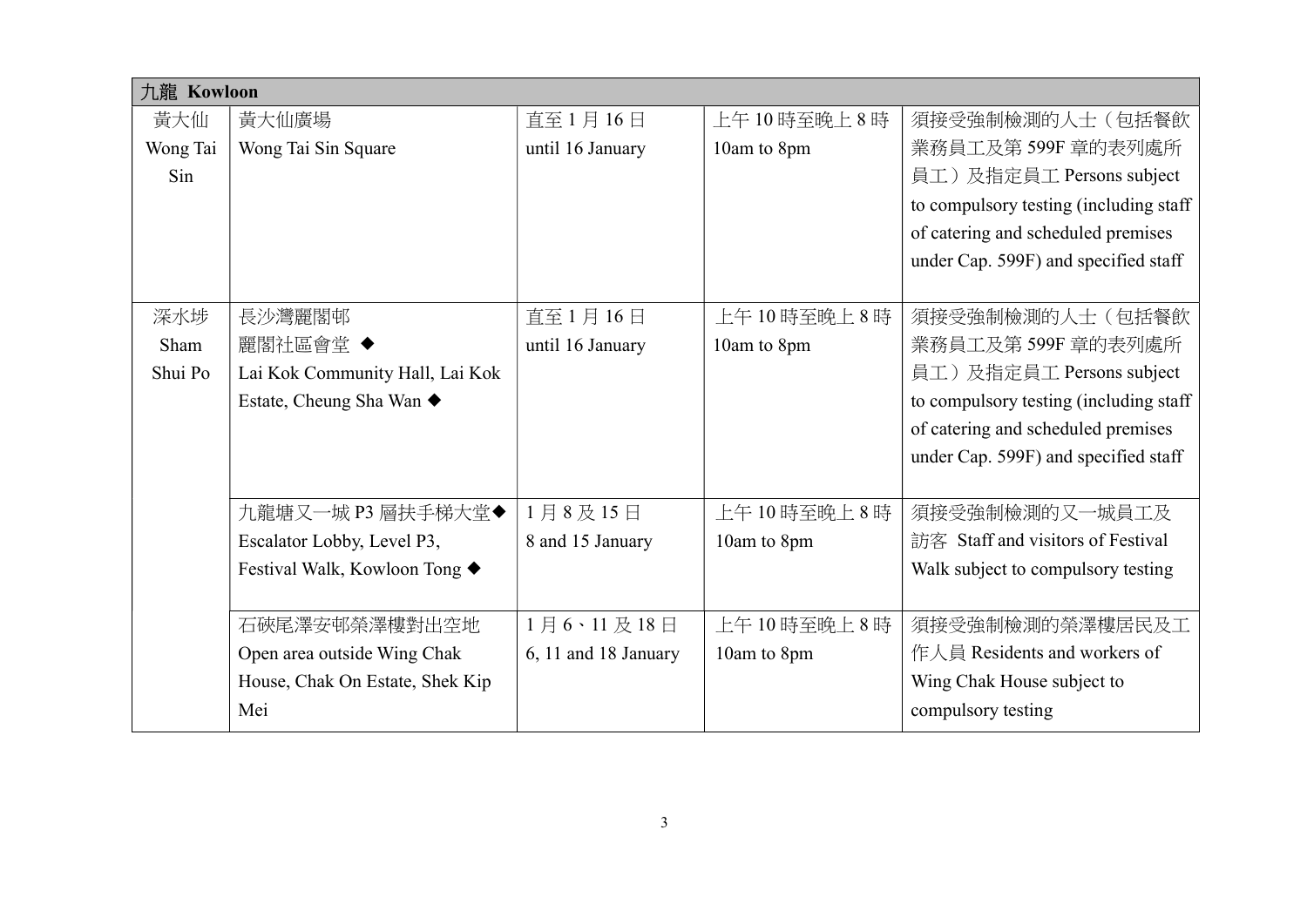| 油尖旺                | 旺角洗衣街 59號                           | 直至1月16日               | 上午10時至晚上8時    | 須接受強制檢測的人士(包括餐飲                        |
|--------------------|-------------------------------------|-----------------------|---------------|----------------------------------------|
| Yau Tsim           | 麥花臣遊樂場                              | until 16 January      | 10am to 8pm   | 業務員工及第599F 章的表列處所                      |
| Mong               | MacPherson Playground, 59 Sai       |                       |               | 員工)及指定員工 Persons subject               |
|                    | Yee Street, Mong Kok                |                       |               | to compulsory testing (including staff |
|                    |                                     |                       |               | of catering and scheduled premises     |
|                    |                                     |                       |               | under Cap. 599F) and specified staff   |
|                    | 大角咀柏景灣第10座                          | 1月10日                 | 上午10時至晚上8時    | 須接受強制檢測的柏景灣居民及工                        |
|                    | 高層地面對出露天位置                          | 10 January            | 10am to 8pm   | 作人員                                    |
|                    | Open area outside UG floor of Tower |                       |               | Residents and workers of Park          |
|                    | 10, Park Avenue, Tai Kok Tsui       |                       |               | Avenue subject to compulsory testing   |
| 新界 New Territories |                                     |                       |               |                                        |
| 荃灣                 | 荃灣公園4號網球場旁空地                        | 直至1月16日               | 上午8時至晚上8時     | 須接受強制檢測的人士(包括餐飲                        |
| <b>Tsuen</b>       | Open space next to Tennis Court     | until 16 January      | 8am to 8pm    | 業務員工及第599F 章的表列處所                      |
| Wan                | no.4 at Tsuen Wan Park              |                       |               | 員工)及指定員工 Persons subject               |
|                    |                                     |                       |               | to compulsory testing (including staff |
|                    |                                     |                       |               | of catering and scheduled premises     |
|                    |                                     |                       |               | under Cap. 599F) and specified staff   |
| 沙田                 | 火炭禾香街近禾穗街                           | 直至1月16日               | 上午10時至下午3時    | 須接受強制檢測的人士                             |
| Sha Tin            | Wo Heung Street near Wo Shui        | until 16 January      | 10am to 3pm   | (包括特定的凍房工作人員)                          |
|                    | Street, Fo Tan                      | (逢星期一、三及五)            |               | Persons subject to compulsory          |
|                    | 火炭麵房街                               | (Every Monday,        | 下午3時30分至      | testing (including designated cold     |
|                    | Min Fong Street, Fo Tan             | Wednesday and Friday) | 下午6時          | store practitioners)                   |
|                    |                                     |                       | 3:30pm to 6pm |                                        |
|                    |                                     |                       |               |                                        |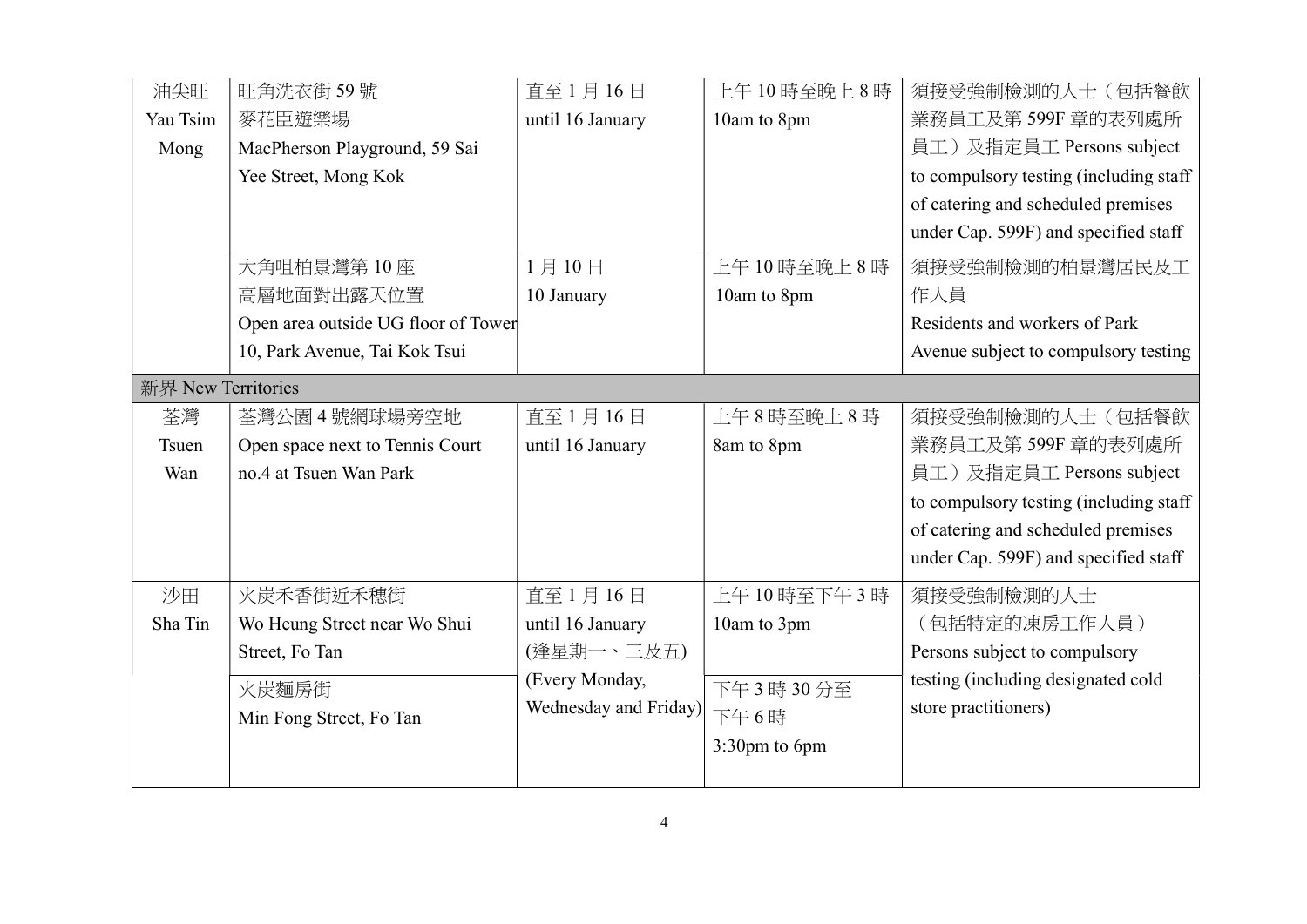|          | 大圍金禧花園1座2樓平台                        | 1月8日                    | 上午11時至晚上9時        | 須接受強制檢測的金禧花園居民及                      |
|----------|-------------------------------------|-------------------------|-------------------|--------------------------------------|
|          | Podium, 2/F, Block 1, Grandeur      | 8 January               | 11am to 9pm       | 工作人員                                 |
|          | Garden, Tai Wai                     |                         |                   | Residents and workers of Grandeur    |
|          |                                     |                         |                   | Garden subject to compulsory testing |
|          |                                     |                         |                   |                                      |
|          | 馬鞍山雅典居第6座對出空地                       | 1月4至5、8、13及             | 上午10時至晚上8時        | 須接受強制檢測的雅典居居民及工                      |
|          | Open area outside Block 6, Villa    | $20 \Box$               | 10am to 8pm       | 作人員                                  |
|          | Athena, Ma On Shan                  | 4 to 5, 8, 13 and 20    |                   | Residents and workers of Villa       |
|          |                                     | January                 |                   | Athena subject to compulsory testing |
|          | 火炭駿景園1號網球場                          | 1月4、6、11及18             | 上午10時至晚上8時        | 須接受強制檢測的駿景園居民及工                      |
|          | Tennis court No. 1, Royal Ascot, Fo | $\Box$                  | 10am to 8pm       | 作人員                                  |
|          | Tan                                 | 4, 6, 11 and 18 January |                   | Residents and workers of Royal       |
|          |                                     |                         |                   | Ascot subject to compulsory testing  |
|          |                                     |                         |                   |                                      |
|          | 大圍恒峰花園第2座平台對出網                      | 1月4、7、12及19             | 上午11時至晚上9時        | 須接受強制檢測的恒峰花園居民及                      |
|          | 球場                                  | $\Box$                  | 11am to 9pm       | 工作人員                                 |
|          | Tennis court outside Tower 2        | 4, 7, 12 and 19 January |                   | Residents and workers of Granville   |
|          | podium, Granville Garden, Tai Wai   |                         |                   | Garden subject to compulsory testing |
| 北區       | 上水近嘉富坊6號                            | 直至1月16日                 | 上午8時30分至          |                                      |
|          |                                     |                         |                   | 須接受強制檢測的人士                           |
| North    | Near 6 Ka Fu Close, Sheung Shui     | until 16 January        | 下午12時30分          | (包括特定的凍房工作人員)                        |
| District |                                     | (逢星期一、三及五)              | 8:30am to 12:30pm | Persons subject to compulsory        |
|          | 粉嶺近樂業路9號                            | (Every Monday,          | 下午4時45分至          | testing (including designated cold   |
|          | Near 9 Lok Yip Road, Fanling        | Wednesday and Friday)   | 晚上7時              | store practitioners)                 |
|          |                                     |                         |                   |                                      |
|          |                                     |                         | 4:45pm to 7pm     |                                      |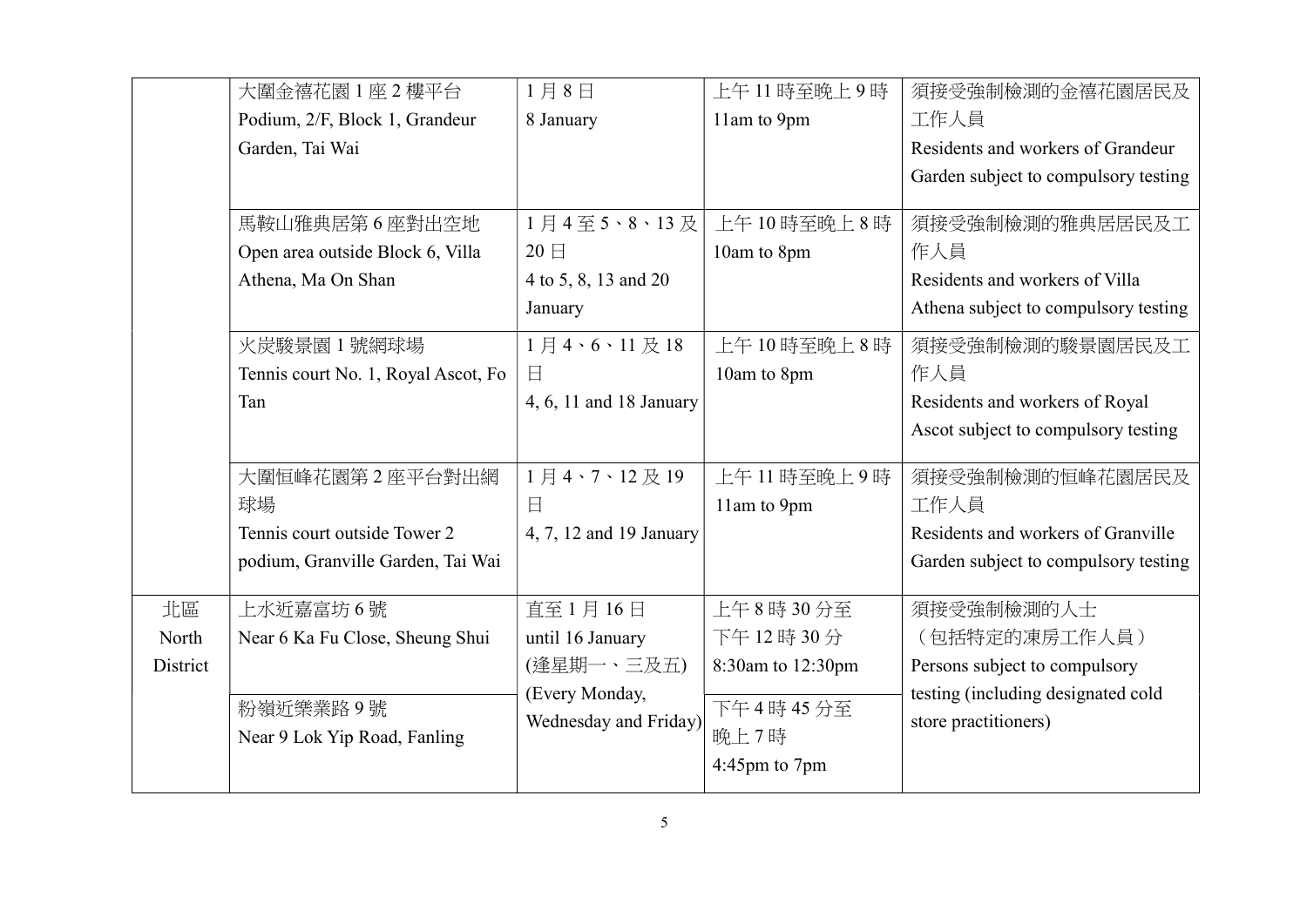| 葵青           | 葵涌油麻磡路 (近油麻磡花園)                      | 直至1月16日               | ■上午8時30分至                       | 須接受強制檢測的人士                         |
|--------------|--------------------------------------|-----------------------|---------------------------------|------------------------------------|
| Kwai         | Yau Ma Hom Road, Kwai Chung          | until 16 January      | 9時30分                           | (包括特定的凍房工作人員)                      |
| <b>Tsing</b> | (near Yau Ma Hom Garden)             |                       | 8:30am to 9:30am                | Persons subject to compulsory      |
|              |                                      | ■逢星期一、三及五             |                                 | testing (including designated cold |
|              | 葵涌貨櫃碼頭                               | Every Monday,         | 上午10時至下午1時                      | store practitioners)               |
|              | (和黃物流中心對出)                           | Wednesday and Friday  | (逢星期一至六)                        |                                    |
|              | Kwai Chung Container Terminals       |                       | 10am to 1pm (Every              |                                    |
|              | (outside Hutchison Logistics Centre) | *逢星期二、四及六             | Monday to Saturday)             |                                    |
|              |                                      | * Every Tuesday,      |                                 |                                    |
|              | 葵涌大連排道近中電變電站                         | Thursday and Saturday | ■下午2時30分至                       |                                    |
|              | Tai Lin Pai Road near CLP            |                       | 4時30分                           |                                    |
|              | Substation, Kwai Chung               |                       | $\blacksquare$ 2:30pm to 4:30pm |                                    |
|              | 葵涌葵樂街近葵喜街                            |                       | *下午2時30分至                       |                                    |
|              | Kwai Lok Street near Kwai Hei        |                       | 5時                              |                                    |
|              | Street, Kwai Chung                   |                       | $*$ 2:30pm to 5pm               |                                    |
|              |                                      |                       |                                 |                                    |
|              | 葵涌近永基路 35 號 Near 35 Wing             |                       | ■下午5時至晩上7時                      |                                    |
|              | Kei Road, Kwai Chung                 |                       | $\blacksquare$ 5pm to 7pm       |                                    |
|              |                                      |                       |                                 |                                    |
| 元朗           | 元朗近福喜街 67號                           | 直至1月16日               | 下午2時30分至                        | 須接受強制檢測的人士                         |
| Yuen         | Near 67 Fuk Hi Street, Yuen Long     | until 16 January      | 下午4時                            | (包括特定的凍房工作人員)                      |
| Long         |                                      | (逢星期一、三及五)            | $2:30$ pm to $4$ pm             | Persons subject to compulsory      |
|              |                                      | (Every Monday,        |                                 | testing (including designated cold |
|              |                                      | Wednesday and Friday) |                                 | store practitioners)               |
|              |                                      |                       |                                 |                                    |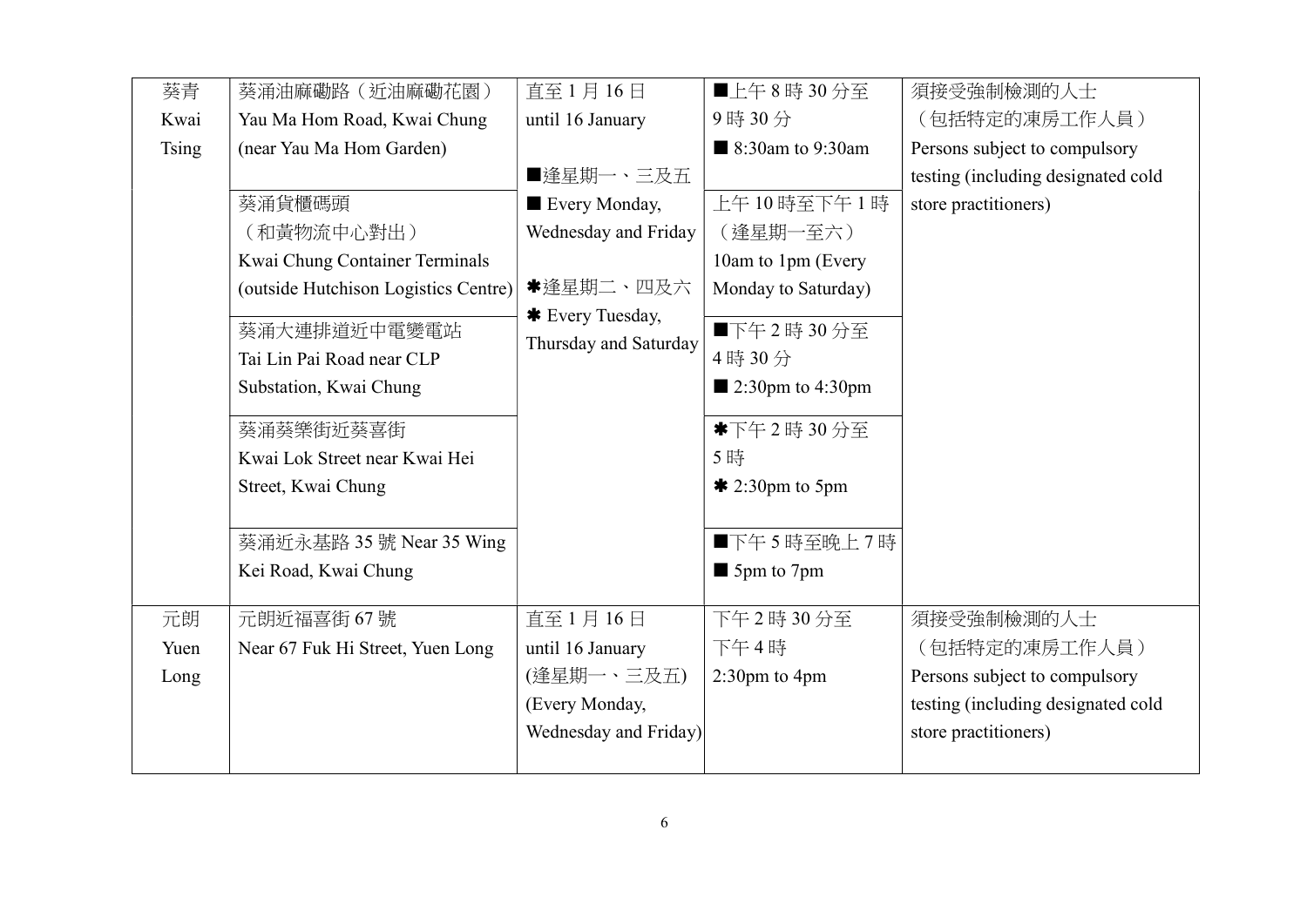|          | 天水圍天瑞路7號天瑞體育館◆                     | 直至1月16日                 | 上午8時至晚上8時   | 須接受強制檢測的人士(包括餐飲                        |
|----------|------------------------------------|-------------------------|-------------|----------------------------------------|
|          | Tin Shui Sports Centre, No. 7, Tin | until 16 January        | 8am to 8pm  | 業務員工及第599F 章的表列處所                      |
|          | Shui Road, Tin Shui Wai ◆          |                         |             | 員工)及指定員工 Persons subject               |
|          |                                    |                         |             | to compulsory testing (including staff |
|          |                                    |                         |             | of catering and scheduled premises     |
|          |                                    |                         |             | under Cap. 599F) and specified staff   |
|          | 天水圍俊宏軒 2 座對出空地                     | 1月4、7、12及19             | 上午10時至晚上8時  | 須接受強制檢測的俊宏軒居民及工                        |
|          | Open area outside Block 2,         | 日                       | 10am to 8pm | 作人員                                    |
|          | Grandeur Terrace, Tin Shui Wai     | 4, 7, 12 and 19 January |             | Residents and workers of Grandeur      |
|          |                                    |                         |             | Terrace subject to compulsory testing  |
|          |                                    |                         |             |                                        |
| 屯門       | 屯門兆禧苑安禧閣對出空地                       | 1月4及11日                 | 上午10時至晚上8時  | 須接受強制檢測的安禧閣居民及                         |
| Tuen Mun | Open area outside On Hei House,    | 4 and 11 January        | 10am to 8pm | 工作人員                                   |
|          | Siu Hei Court, Tuen Mun            |                         |             | Residents and workers of On Hei        |
|          |                                    |                         |             | House subject to compulsory testing    |
|          | 屯門嘉悅半島室外燒烤場                        | 1月8及15日                 | 上午11時至晚上9時  | 須接受強制檢測的嘉悅半島居民及                        |
|          | Outdoor barbecue site,             | 8 and 15 January        | 11am to 9pm | 工作人員 Residents and workers of          |
|          | The SeaCrest, Tuen Mun             |                         |             | The SeaCrest subject to compulsory     |
|          |                                    |                         |             | testing                                |
| 離島       | 東涌北公園七人硬地足球場                       | 直至1月16日                 | 上午10時至晚上8時  | 須接受強制檢測的人士(包括餐飲                        |
| Islands  | 7-a-side Hard-surfaced Soccer      | until 16 January        | 10am to 8pm | 業務員工及第599F 章的表列處所                      |
|          | Pitch, Tung Chung North Park       |                         |             | 員工)及指定員工 Persons subject to            |
|          |                                    |                         |             | compulsory testing (including staff of |
|          |                                    |                         |             | catering and scheduled premises under  |
|          |                                    |                         |             | Cap. 599F) and specified staff         |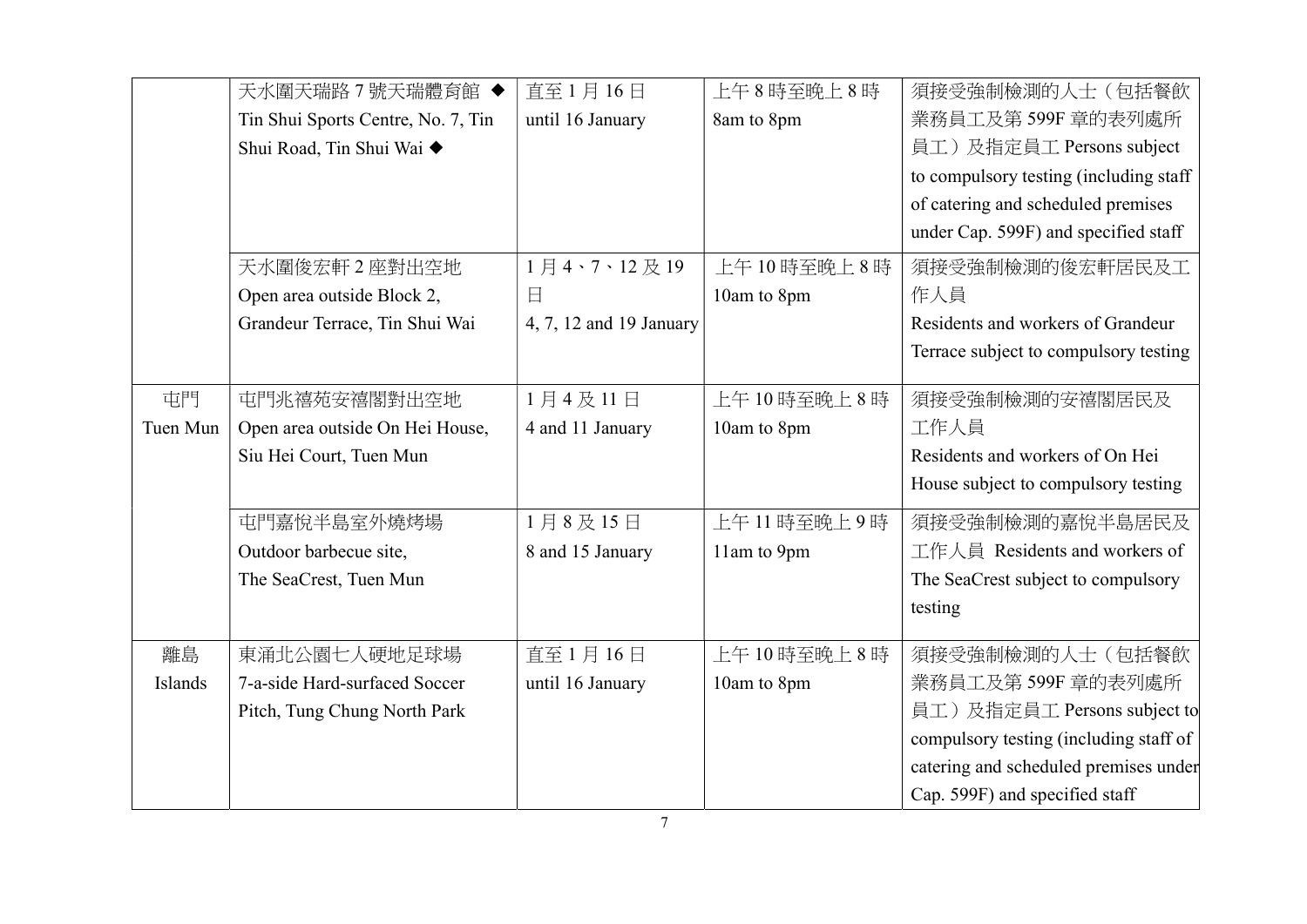|  | 東涌富東邨富東廣場對出空地                      | 1月6、11及18日           | 上午10時至晚上8時           | 須接受強制檢測的當區居民及                         |
|--|------------------------------------|----------------------|----------------------|---------------------------------------|
|  | Open space outside Fu Tung Plaza,  | 6, 11 and 18 January | 10am to 8pm          | 工作人員 Local residents and              |
|  | Fu Tung Estate, Tung Chung         |                      |                      | workers subject to compulsory testing |
|  |                                    |                      |                      |                                       |
|  | 愉景灣蘅峯曦欣閣對出空地                       | 1月8及15日              | 上午10時至晚上8時           | 須接受強制檢測的曦欣閣居民及工                       |
|  | Open area outside Twilight Court,  | 8 and 15 January     | 10am to 8pm          | 作人員                                   |
|  | Peninsula Village, Discovery Bay   |                      |                      | Residents and workers of Twilight     |
|  |                                    |                      |                      | Court subject to compulsory testing   |
|  |                                    |                      |                      |                                       |
|  | 偷景灣道1號                             | 1月8及15日              | 上午10時至晚上8時           | 須接受強制檢測的愉景灣居民及工                       |
|  | 愉景灣消防局側空地                          | 8 and 15 January     | 10am to 8pm          | 作人員                                   |
|  | Open area next to Discovery Bay    |                      |                      | Residents and workers of Discovery    |
|  | Fire Station, 1 Discovery Bay Road |                      |                      | Bay subject to compulsory testing     |
|  |                                    |                      |                      |                                       |
|  | 香港國際機場一號客運大樓                       | 直至1月16日              | 上午8時至下午2時            | 須接受強制檢測的機場員工                          |
|  | 第六層過渡區 (南) (機場社區                   | until 16 January     | 30分;下午3時30分          | (優先向已預約人士提供服務)                        |
|  | 檢測中心臨時延伸部分)◆                       |                      | 至晚上8時 (星期一及          | Airport staff subject to compulsory   |
|  | South Transition Deck, L6,         |                      | 五延長至晚上9時)            | testing (priority accorded to provide |
|  | Terminal 1, Hong Kong              |                      | 8am to 2:30pm;       | service for persons with advance      |
|  | International Airport (temporary   |                      | 3:30pm to 8pm        | bookings)                             |
|  | extension of Airport community     |                      | (extended to 9pm on  |                                       |
|  | testing centre) $\blacklozenge$    |                      | Mondays and Fridays) |                                       |
|  |                                    |                      |                      |                                       |

◆ 室内場地 indoor venue